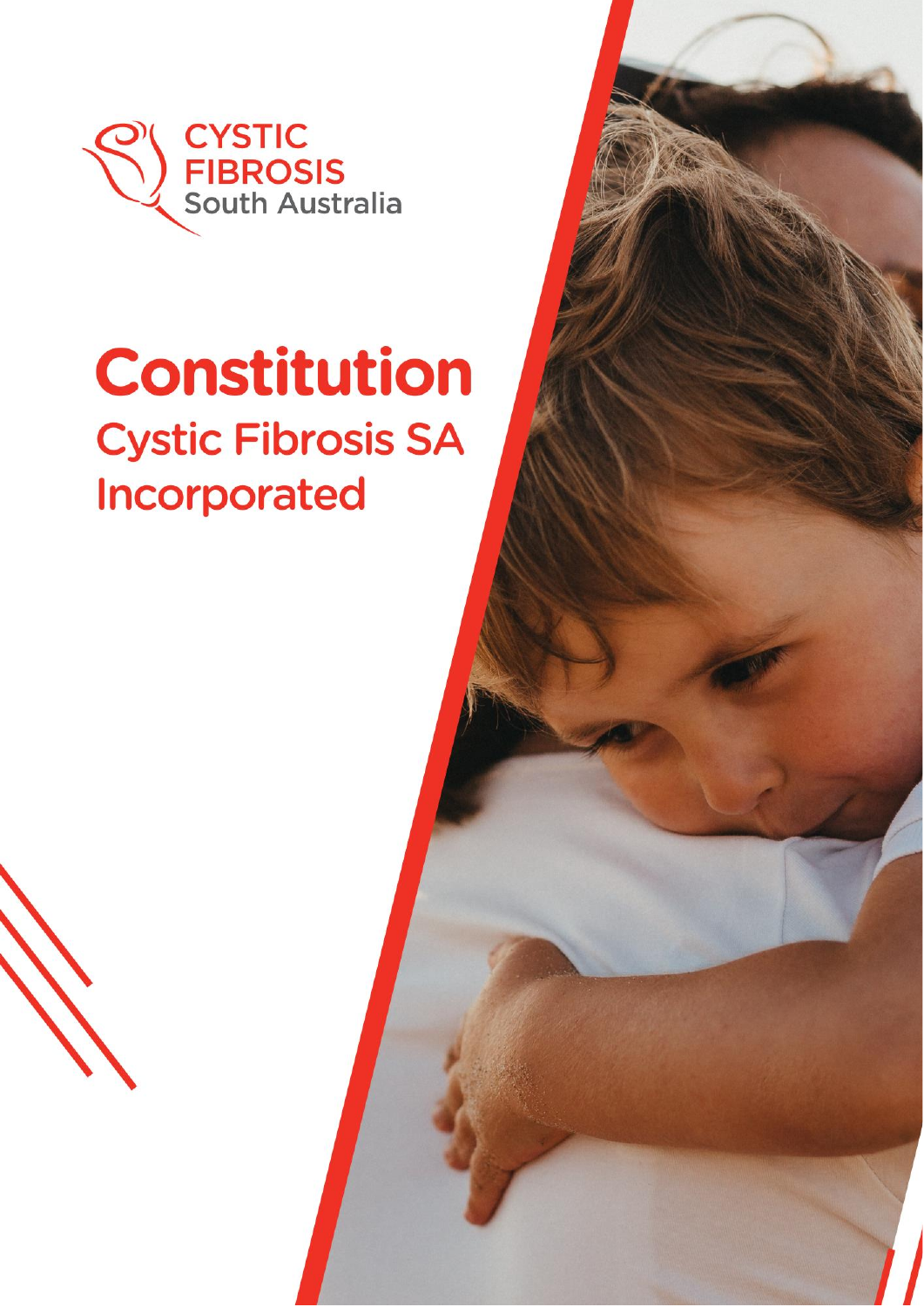

# **Cystic Fibrosis SA** Incorporated **Constitution**

*Approved at Cystic Fibrosis SA Inc. Annual General Meeting held on 25 May 2022*

# **1 Name**

**The name of the Association is CYSTIC FIBROSIS SOUTH AUSTRALIA INCORPORATED.**

# 2. **Interpretation**

In this Constitution:

"Association" means Cystic Fibrosis South Australia Incorporated.

"Board" means the Board of Association.

"CFSA" means Cystic Fibrosis South Australia.

"Cystic Fibrosis" includes conditions known as mucoviscidosis, fibrocystic disease of the pancreas and pancreatic steatorrhea.

"Financial Member" means a Member or Life Member who has paid the annual or other subscription, if applicable.

"In attendance in person" means both physically in attendance and in attendance using Zoom or similar technology.

"Member" means any Member of the Association.

"Minute Book" means a record of meetings and may be held in a digital format.

"Month" means calendar month.

"Senior Employee" is the staff member, however titled, responsible for the management of the Association.

Words importing the singular include the plural and vice versa.

# 3. **Objects**

The objects of the Association are:

3.1 To facilitate and promote the provision of optimal care to people living with Cystic Fibrosis and their families and to ensure the best possible quality of life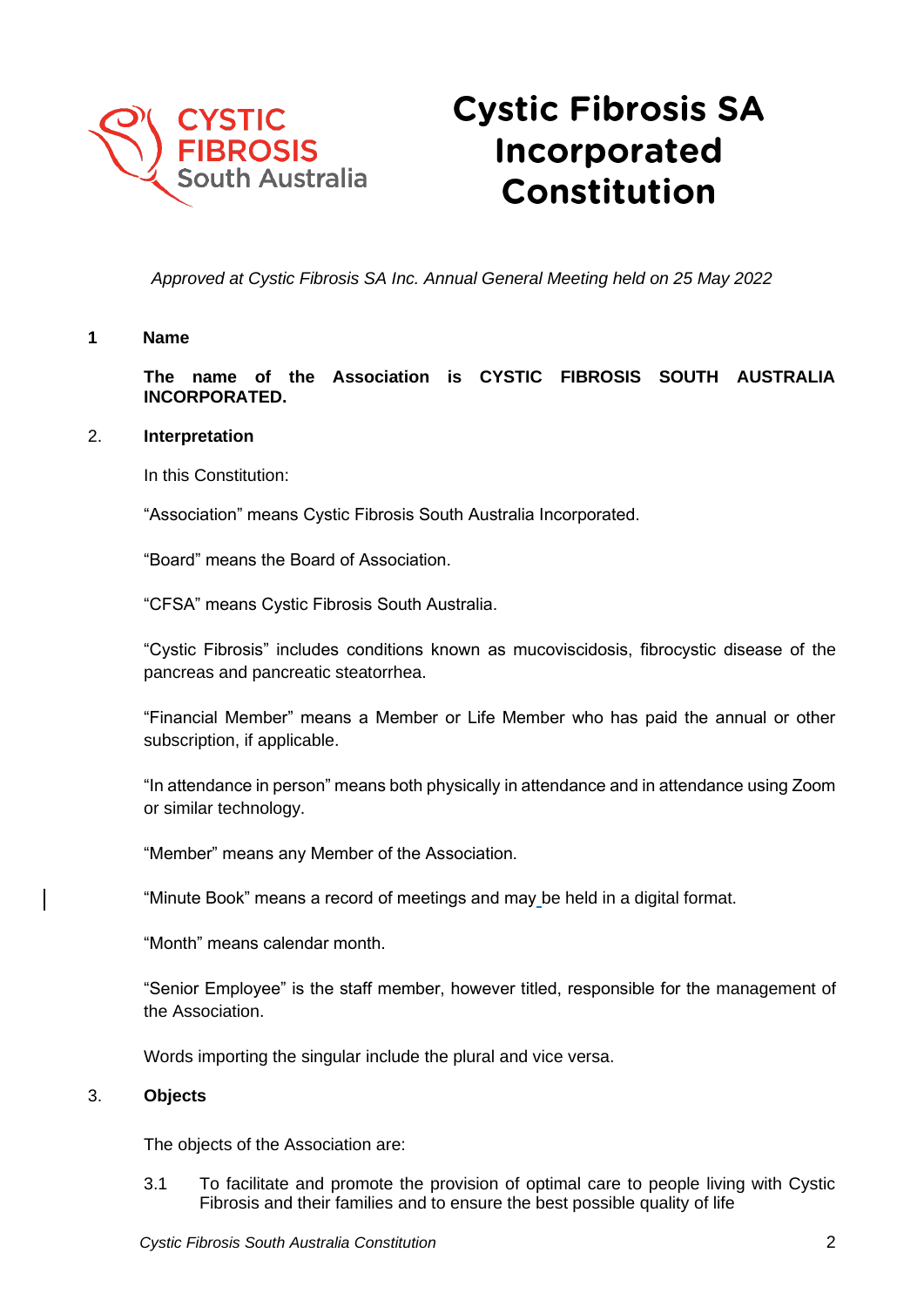- 3.2 To provide information, services and activities for the welfare of people living with Cystic Fibrosis, those affected by Cystic Fibrosis, and their families.
- 3.3 To promote public awareness of Cystic Fibrosis and its effects.
- 3.4 To organise fund raising and to administer the proceeds for the benefit of Members of CFSA.
- 3.5 To represent and promote the interest of people living with Cystic Fibrosis and their families.
- 3.6 To initiate and encourage research and study pertinent to Cystic Fibrosis.
- 3.7 To do all the other things incidental to the attainment of these objects.

# 4. **Patrons**

The Board, to further the objects of the Association, may appoint any number of persons as patrons of the Association.

#### 5. **Ordinary Memberships**

Ordinary Membership of the Association comprises:

- 5.1 Individuals.
- 5.2 Families (residing at the same household).
- 5.3 Any other class of Ordinary Membership created by the Board from time to time.

# 6. **Other Memberships**

The Board, by unanimous decision, may award Life Membership to any person who has been a Board member for at least 10 years or an Office Bearer of the Association for at least 5 years or who has rendered outstanding service to the Association.

# 7. **Observance of Constitution**

Members must comply with the Constitution of the Association.

#### 8. **Membership Subscription**

- 8.1 The Members' annual or other subscriptions will be determined by the Board from time to time and are payable by Ordinary Members.
- 8.2 No subscription is payable by Life Members.

#### 9. **Cessation of Membership**

The Board may terminate a member's membership if the Member:

9.1 not a Financial Member for more than 2 months of the Association's financial year.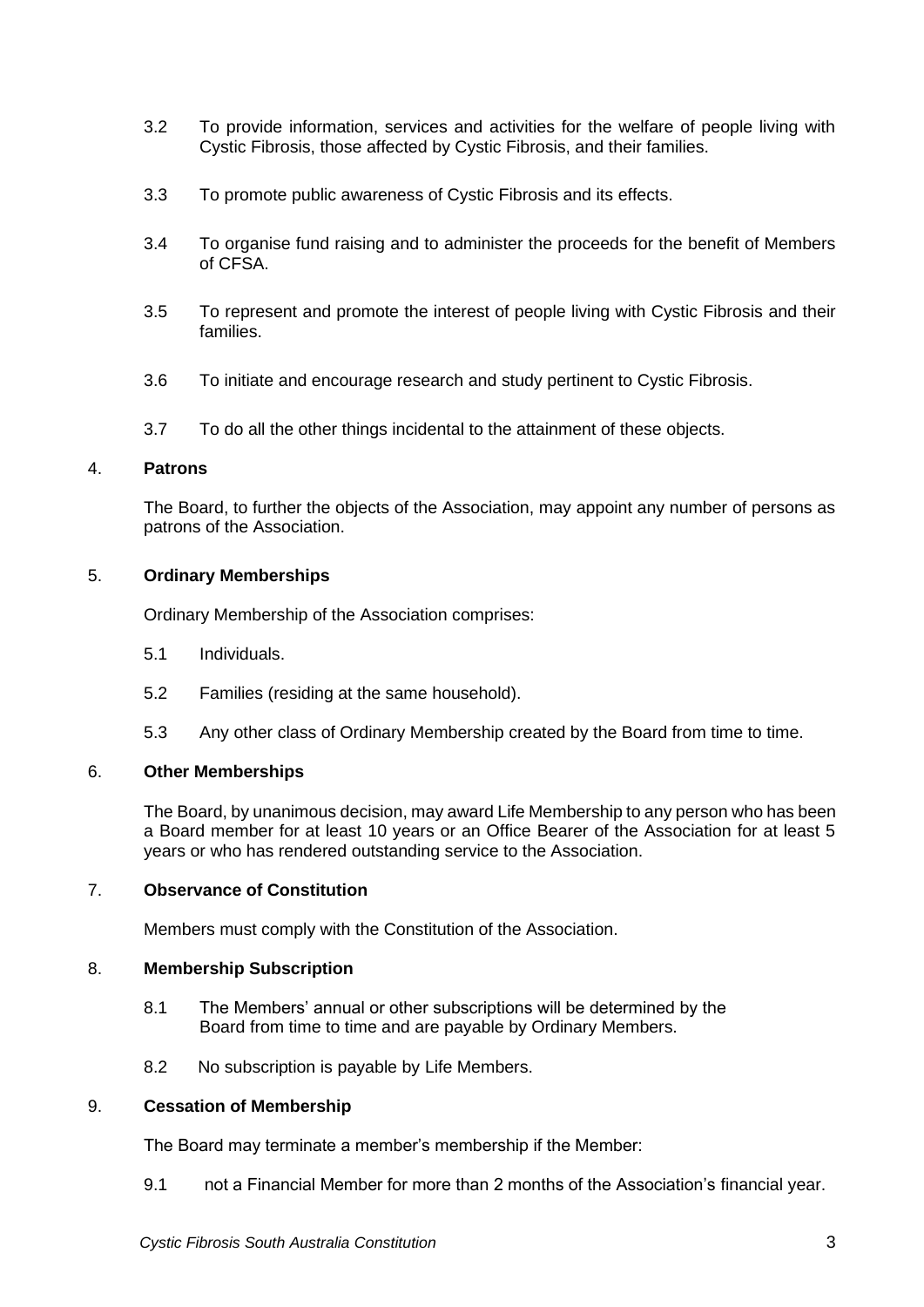- 9.2 resigns in writing.
- 9.3 is guilty of conduct which the Board considers in its absolute discretion, is not consistent with the interests of the Association.

# 10. **General Meetings**

- 10.1 General Meeting shall be convened by the Senior Employee or, if there is no Senior Employee, by the Secretary within 28 days of receipt of a directive of the Board or a written request of 4 Board Members or 10 Financial Members specifying the business to be conducted at the meeting.
- 10.2 The Association may hold a General Meeting using any technology that gives the Members as a whole a reasonable opportunity to participate, including being able to hear the proceedings clearly and, when appropriate, be able to address the meeting.
- 10.3 Anyone using this technology will be taken to be present in person at the meeting.

#### 11. **Annual General Meeting**

The Board must convene an Annual General Meeting prior to the 31 May each year for the following purposes:

- 11.1 To confirm the minutes of the preceding Annual General Meeting.
- 11.2 To receive a report from the President and/or senior employee for the previous financial year.
- 11.3 To receive the Treasurer's report and the audited financial statements for the previous financial year.
- 11.4 To elect members to the Board for the ensuring year.
- 11.5 To appoint an auditor for the ensuing year.
- 11.6 To conduct any other business placed on the agenda not less than 14 days before the commencement of the meeting.

#### 12. **Quorum**

A quorum at General Meetings is 15 financial Members in person or by proxy.

# 13. **President**

At every General Meeting the President will preside. In the absence of the President the Vice-President will preside. If both the President and the Vice-President are absent, the Members present will choose one of their number to preside at the Meeting.

# 14. **Presiding Vote**

At all General Meetings the person presiding will, in the event of an equality of votes on any question, have a casting vote in addition to a deliberative vote.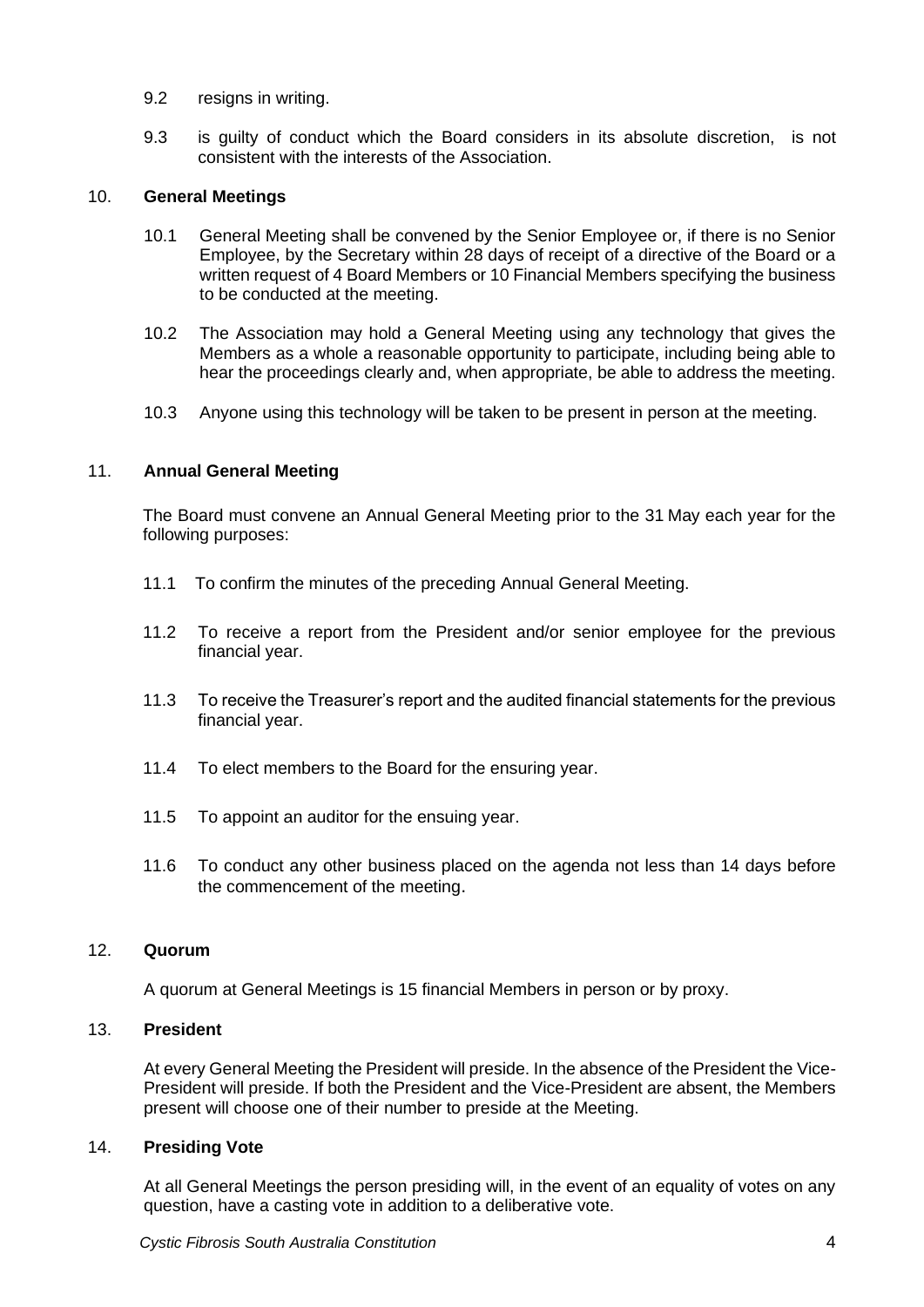# 15. **Voting**

- 15.1 Individual Members present in person or by proxy at a General Meeting are entitled to one vote.
- 15.2 Every Family Membership entitles that Family to one vote by a representative of that Family present in person or by proxy at a General Meeting.
- 15.3 Life Members present in person or by proxy at a General Meeting are entitled to one vote.
- 15.4 Proxies must be in writing and lodged with the Senior Employee or in the absence of a Senior Employee, with the President prior to the commencement of the General Meeting which the proxy applies.
- 15.5 Voting at General Meetings will be by show of hands except that any contested election at an Annual General Meeting or otherwise shall be by secret ballot. The meeting may, by show of hands, require any other vote to be a secret ballot.

# 16. **Minute Book**

- 16.1 A Minute Book must be kept in which must be recorded Minutes of all General Meetings.
- 16.2 Minutes signed by the President of the Meeting at which the proceedings were held or by the President of the next succeeding General Meeting will be conclusive of the Meeting and of the proceedings at that Meeting (in the absence of manifest error).

# 17. **Auditor**

- 17.1 An auditor must be appointed by Members at the Annual General Meeting.
- 17.2 The auditor will hold office until the Annual General Meeting next succeeding and will be eligible for re-appointment.
- 17.3 The auditor must examine and audit the financial amounts and supporting books and records of the Association annually.

#### 18. **Governance**

- 18.1 Governance of the Association is vested in a Board. The Board will comprise of at least five (5) but no more than eight (8) persons from within the membership of the Association.
- 18.2 At least five (5) persons will be Elected Board members, elected by members at the Annual General Meeting.
- 18.3 The Board may appoint up to two (2) Appointed Board members from within the membership of the Association, provided that the total number of Elected and Appointed Board members does not exceed eight (8) persons.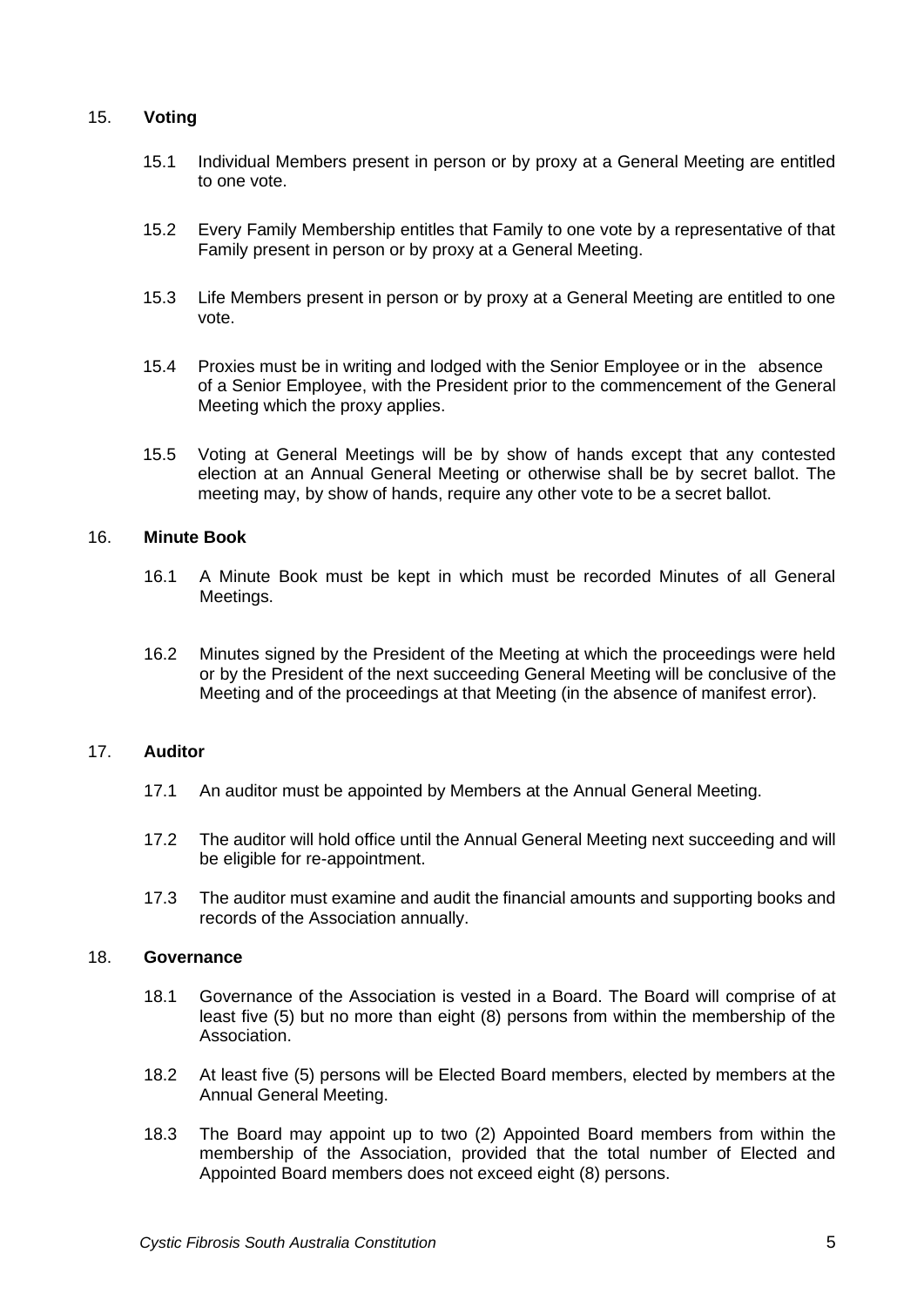18.4 The Board may appoint up to two (2) Ex-Officio Board members from within the membership of the Association for a specific purpose or project. Any Ex-Officio members do not count towards the total number of Board Members.

# 19. **Office Bearers**

- 19.1 The Office Bearers of the Association are the President, Vice-President Treasurer and the optional position of Secretary.
- 19.2 The Office Bearers shall be appointed by the Elected Board members at a meeting immediately following the Annual General Meeting and thereafter upon the vacancy of any office.
- 19.3 The criteria for any person seeking to nominate to become an Office Bearer shall be determined by the Board.

#### 20. **Elected Board Members**

- 20.1 The notice calling the Annual General Meeting must invite nominations for the election of Board members. Nominations in writing must be lodged with the Senior Employee, or if there is no Senior Employee, with the Secretary fourteen (14) days prior to the date of the meeting and will be included on any ballot sheet prepared for that meeting.
- 20.2 One half of the Elected Board Members shall be chosen by consensus or by lot to retire at the first Annual General Meeting following their election and thereafter the position of each Elected Board Member shall fall vacant on completion of a term of 2 years. Retiring Elected Board Members are eligible for re-election.

#### 21. **Appointed Board Members**

- 21.1 The Appointed Board members may be appointed at the first meeting of the Elected Board members following the Annual General Meeting.
- 21.2 In appointing Appointed Board Members, the Elected Board members should have regard to which personal skills and experience the Board thinks will complement the Board composition.
- 21.3 The term of Appointed Board members must be fixed by the Elected Board Members at the time of their appointment but cannot exceed two (2) years.
- 21.4 An Appointed Board Member whose term of office ends can be re-appointment.

#### 22. **Ex-Officio Board Members**

- 22.1 The Ex-Officio Board members may be appointed at any meeting of the Board as required.
- 22.2 Any Ex-Officio Board members do not have voting rights and their presence shall not count towards the quorum.
- 22.3 In appointing Ex-Officio Board members, the Board members should have regards to which qualifications the Board thinks are necessary for the specific purpose or project for which they are appointing the Ex-Officio Board members.
- 22.4 The term of Ex-Officio members must be fixed by the Board Members at the time of their appointment but cannot exceed two (2) years.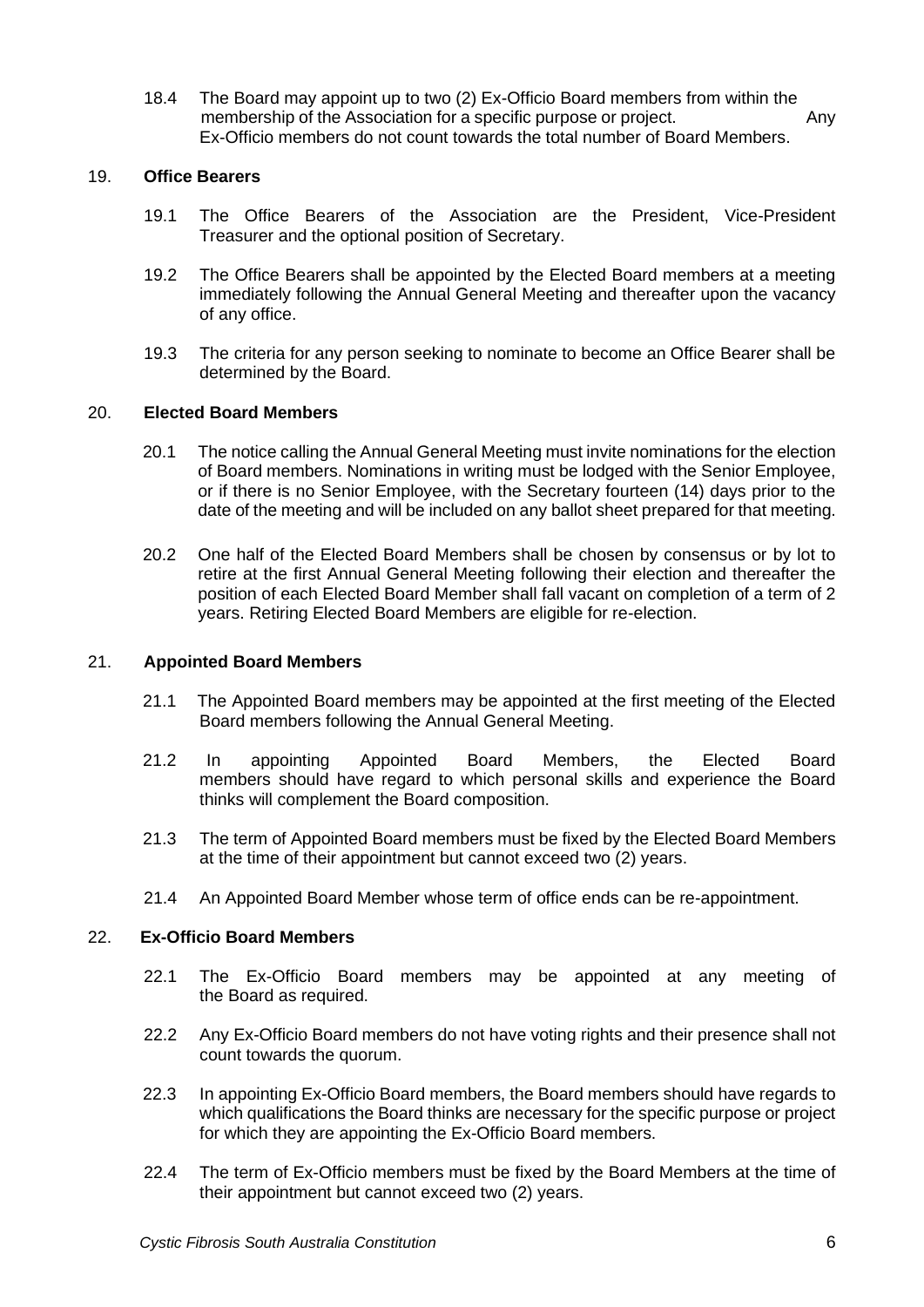22.5 An Ex-Officio Board member whose term of office ends can be re-appointed.

# 23. **Elections**

- 23.1 If the number of nominations exceeds the number of vacancies the election will be determined by ballot. The Meeting will appoint scrutineers to conduct the ballot.
- 23.2 If the number of nominations is less than the number of vacancies the nominees will be deemed duly elected.
- 23.3 When determining the number of vacancies existing at the AGM the Board should consider the skills required and requirement to appoint Board Members to address skills gaps in the Board composition.

# 24. **Disputed Elections**

If a member disputes the validity of any election the Member must within 7 days. The Board may either itself or by a subcommittee of the Board hear and determine the complaint. The decision of the Board or sub-committee is final.

#### 25. **Casual Vacancies**

- 25.1 Vacancies unfilled or arising on the Board may be filled for the unexpired remainder of the term by seeking fresh nominations or by co-opting to fill vacancies The Board may function validly notwithstanding any vacancies so long as its number is not reduced below the quorum.
- 25.2 All Board Members having been appointed to fill a casual vacancy will retire at the first Annual General Meeting following their appointment except if more than 50% of Board Members are completing their term in that year in which case the Board, by resolution, may extend the term of the appointee to the following Annual General Meeting.

#### 26. **Cessation of Office**

The office of a member of the Board will be vacated if the Member:

- 26.1 resigns in writing
- 26.2 is absent from 3 successive Board meetings without explanation acceptable to the Board.
- 26.3 there is a unanimous vote of all other Board Members that the position will be declared vacant because the duties of the position have not been performed in a proper and acceptable manner PROVIDED THAT notice of the motion to declare the position vacant has been given to the Board and that the Member who is the subject of the motion shall be provided with an opportunity to speak to the motion.

# 27. **Powers of the Board**

27.1 The powers of the Association shall be the powers contained in the ASSOCIATIONS INCORPORATION ACT and without limiting those powers the Association shall be entitled to hold real or personal property, open and operate bank accounts, invest in trustee securities, and enter any necessary or desirable contract including a contract of employment.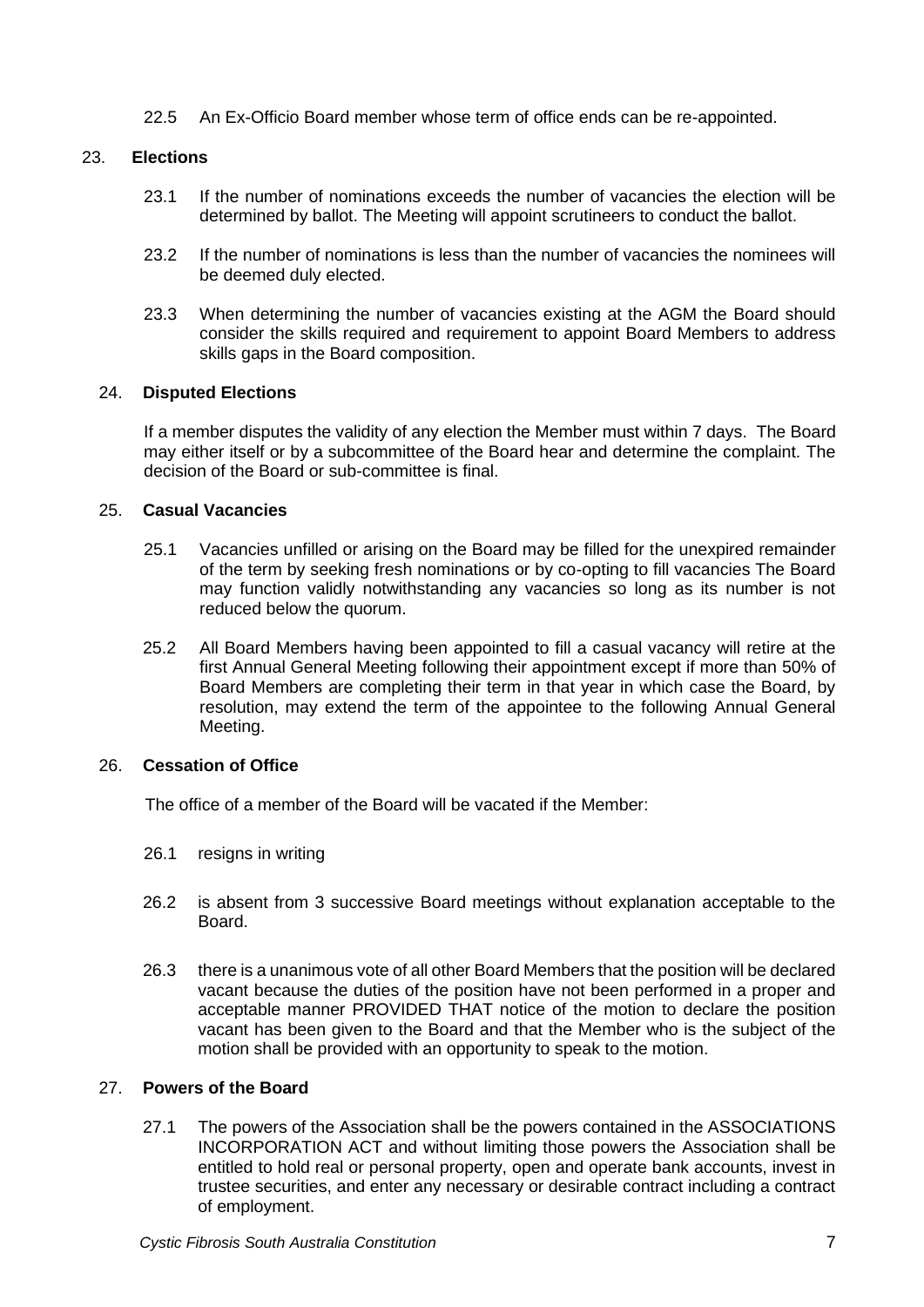- 27.2 The Board shall be entitled to exercise the full powers of the Association, and without limiting those powers shall have the management and control of the funds and other property of the Association. Provided that the Board must obtain the approval of a General Meeting before borrowing money or securing any payment by charging the property of the Association otherwise than in accordance with a policy previously approved by a General Meeting.
- 27.3 To appoint committees of members and non-members for specific purposes who shall meet as they see fit or as directed by the Board and who shall report to the Board.
- 27.4 To appoint, dismiss, make provision for the payment of and to define the duties, powers and terms and conditions of employment of a Senior Employee, however titled.
- 27.5 To appoint Appointed Board Members, Ex-Officio Board Members and Board Members to fill casual vacancies.
- 27.6 To open, conduct and close general bank accounts and Trust Accounts for specific purposes from time to time.
- 27.7 To make rules and by-laws not inconsistent with this Constitution.

# 28. **Financial Year**

The Association's financial year commences 1 January each year and ends on the following 31 December.

#### 29. **Meeting of the Board**

- 29.1 The Board shall meet as often as may be required to conduct the business of the Association and no less than four (4) times in each calendar year.
- 29.2 The President or two other Board Members shall have the power to call a meeting of the Board.

#### 30. **Quorum**

A quorum for a Board meeting shall be no less than 50% of Board members entitled to be present.

#### 31. **President**

The President will preside at all Board meetings. If the President is absent the Vice-President will preside. If both are absent the members present will choose one of their number to preside at the meeting.

#### 32. **Voting**

All questions arising at any Board meeting will be decided by a show of hands or, demanded by any member, by a ballot. Each member has one vote.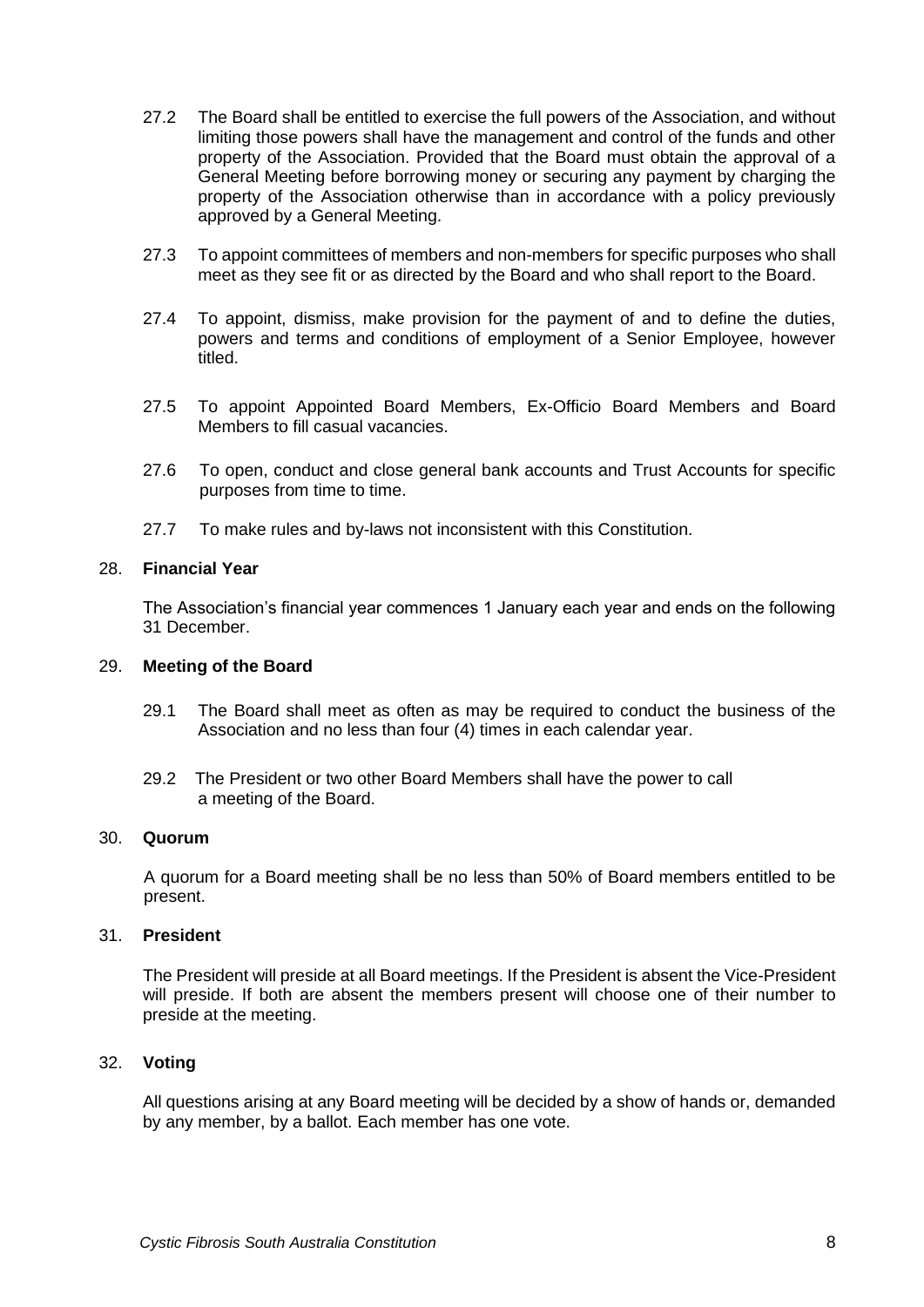# 33. **Circulated Resolutions**

- 33.1 If there is an urgent or important decision required between Board meetings, the Board may consider and vote on a resolution circulated to all Board members by mail or email.
- 33.2 Circulated resolutions shall be passed by majority Board members entitled to vote and their written assent on a postal resolution, or the return email with their vote in favour or against will be retained as a record.
- 33.3 Any resolutions so passed shall come into effect immediately but shall be tabled and ratified by the next Board meeting.

# 34. **Presiding Vote**

At all Board Meetings the person presiding will, in the event of an equality of votes on any question, have a casting vote in addition to a deliberative vote.

# 35. **Minutes**

The Board will cause minutes to be kept of the proceedings at all Board meetings. No business may be transacted at a Board meeting until the minutes of the previous meeting have been confirmed or otherwise disposed of.

# 36. **Public Relations**

The President or Senior Employee will act as spokespersons for the Association but may delegate this role to other persons with an appropriate interest or expertise from time to time

# 37. **Alteration of Constitution**

Any proposed alteration to the Constitution must be notified in writing to the Members at least 21 days before a General Meeting at which it is to be proposed. The Constitution may be altered only by at least a two-thirds majority of Members present in person or by proxy at a General Meeting.

# 38. **Finance**

- 38.1 The Treasurer shall ensure that records are kept of all receipts and payments and other financial transactions. Such records shall be available for inspection by any member.
- 38.2 The Treasurer shall ensure that financial budgets and statements are prepared and shall cause a report on the finances to be submitted to each Board meeting.
- 38.3 The Treasurer shall ensure that annual Financial Statements are prepared following the end of the Association's financial year and that these Financial Statements are audited prior to presentation at the Annual General Meeting.

#### 39. **Assets**

The income and property of the Association must be applied solely to the promotion of the objects of the Association. No portion of it may be paid or transferred directly or indirectly by way of dividend, bonus or other similar means to the Members. Nothing in this Constitution prevents payment in good faith of remuneration to any officer, employee or any Member for services rendered to the Association.